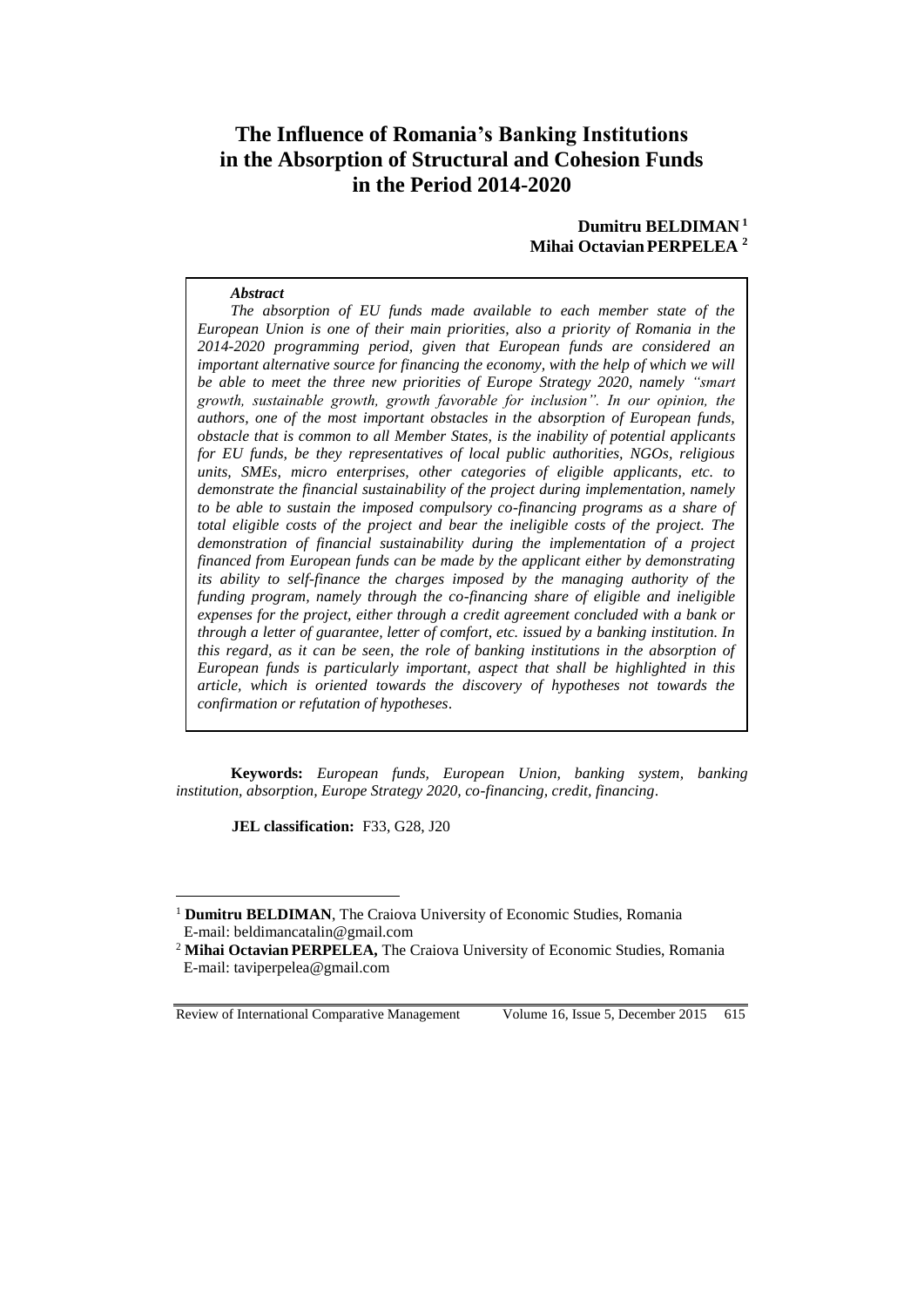## **Introduction**

The research activity highlighted in this article was done considering the existing economic theories and legislative framework in force and specialized books and articles on the role of banking institutions and structural funds and the investment made available by the European Union.

This article has tried to highlight the elements considered by the authors as the most relevant, both in terms of theory (theories, concepts, etc.) and in terms of practical analysis, which led *to drawing conclusions about the role and influence of banking institutions in Romania in the absorption of structural and cohesion funds in the period 2014-2020.* Therefore, the article is divided into two main sections, the first trying to summarize an analysis of banking institutions in Romania and in the second trying to present an analysis of the structural investment and cohesion funds that are made available to Romania by the European Union in the period 2014- 2020, through a cohesion policy and a regional development policy. The article ends by the conclusions drawn by the authors on the impact, role and influence banking institutions in Romania will have on the absorption of European funds in 2014-2020.

### **1. Banking institutions in Romania**

In modern economies the banking institutions forming the banking apparatus of a state are represented by the central bank, which has the role to achieve monetary, credit and currency policy of that State and the banks in the system represented by commercial banks and other credit institutions. Starting with the contemporary period "Banks became one of the main instruments of economic policy"( Marin Opriţescu, Jenica Popescu, Cristi Spulbăr, Roxana Nanu, Alina Manta, Currency, Credit, Banks, University Manual, Sitech Publishing House, Craiova, 2013), being involved in crediting the national economy.

According to the paper Banking Management developed by Hetes-Gavra Iosif, Hetes Gavra Roxana and Buglea Alexandru, the first signs on the performance of banking activities in Romania "consist of a series of stone plates discovered in a gold mining area. One of these plates contains details on the contract of establishing a "banking institution" and is dated March  $28<sup>th</sup>$ , 167, A.D." (Heteş-Gavra Iosif, Heteş Gavra Roxana and Buglea Alexandru, Banking Management, University Horizons Publishing House, Timişoara, 2014). During that period, banks lent funds that were created as capital, their profits being generated by the interest that they charged. Over time, banks were preoccupied with the currency exchange operations, given that, in the Romanian territory, a total of 70 coins have circulated for centuries. The first bank was founded in 1721 in Sibiu and its main purpose was granting loans based on guarantees, exchange currencies and making certain payments.

Referring to Romania, the first bank established was the National Bank of Moldavia, in the year 1857 (Marin Opriţescu, Jenica Popescu, Cristi Spulbăr,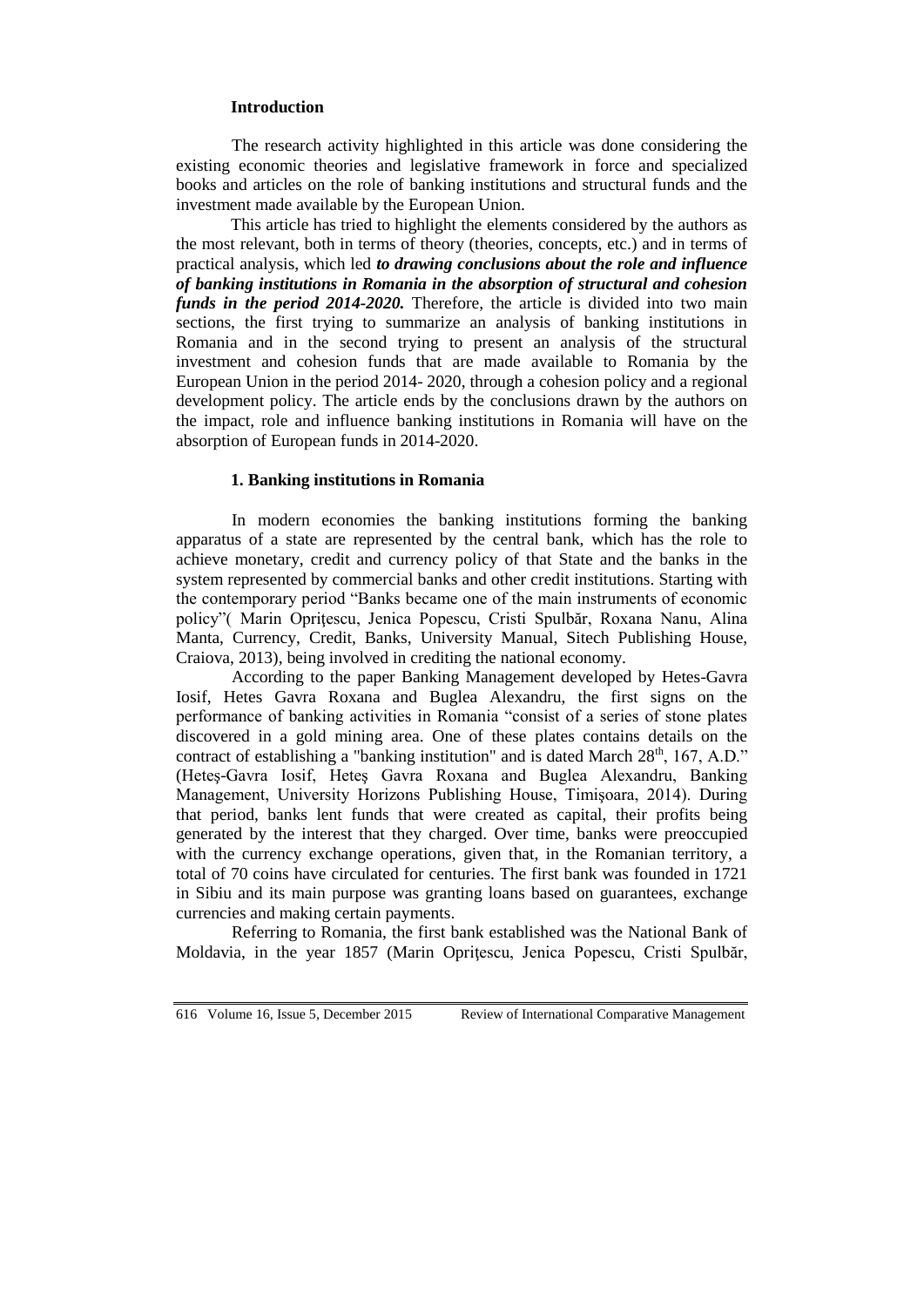Roxana Nanu, Alina Manta, Currency, Credit, Banks, University Manual, Sitech Publishing House, Craiova, 2013). The year 1864 brought a big change in the Romanian banking system, in a positive sense, so that this year, the Savings and Consignments House was established, which was the only bank that lent the state until the creation of the National Bank. Subsequently, the Romanian banking system included other banking institutions such as: the Bank of Romania, Albina Bank (founded in Sibiu in 1872 with Romanian capital), the Rural Financial Credit, Aurora Bank, the Rural and Urban Financial Credit, etc.

The National Bank of Romania was founded in 1880, and it has as a model the National Bank of Belgium. This bank had unique role of coinage and operations could achieve commercial securities discounting, discounting of Treasury bills, gold and silver trading, buying public securities, cash operations, etc. The National Bank of Romania was the first step towards organizing the banking and the credit system in Romania.

In the second half of the nineteenth century and the first half of the twentieth century in Romania were created new banks such as: the Agricultural Bank, the Bank of Commerce in Craiova, the Discount Bank in Bucharest, the Romanian Credit Bank, the Romanian Commercial Bank, etc. Therefore, the number of banks in Romania increased in the years 1929-1930 when the economic crisis occurred, crisis which affected and bankrupted many banks: "if in 1934, 1204 banks were active in Romania, in 1940 there were only 446 operational" (Heteş-Gavra Iosif, Heteş Gavra Roxana and Buglea Alexandru, Banking Management, University Horizons Publishing House, Timişoara, 2014). After 1947, year that can be considered as the peak of development of the Romanian banking system (banks had large resources, were led by true specialists according to international standards), and the Romanian banking system has been in a constant restructuring, so that, in 1989, Romania had five banks: the National Bank of Romania (the central bank), the Investment Bank, the Romanian Foreign Trade Bank, the Bank for Agriculture and Food Industry and the Savings and Consignments House.

As can be seen, until 1989, banks in Romania have been "specialized banks", serving some sectors of the economy and cover certain categories of customers, for example, the Savings and Consignments House was considered as "highly specialized", meaning that Romania's population had banking relationships only with this kind of institution. Since the 1990s, together with the reform on economy, we also reformed the banking system. Therefore, under the new legislation, the Romanian National Bank was the central bank and the other commercial banks had the status of joint stock companies. The main problems of the banking system after 1990 were related to the privatization of large state-owned banks and to the adaptation of the Romanian banking legislation to international standards. Regarding this issue, in Volume 1 of the paper Currency and Monetary Theory, the author Silviu Cerna affirms: "The fair resolution of these issues is likely to put the banking system in Romania in the logic of market economy" (Silviu Cerna, Currency and Monetary Theory, Vol. 1, Mirton Publishing House, Timişoara, 2000).

Review of International Comparative Management Volume 16, Issue 5, December 2015 617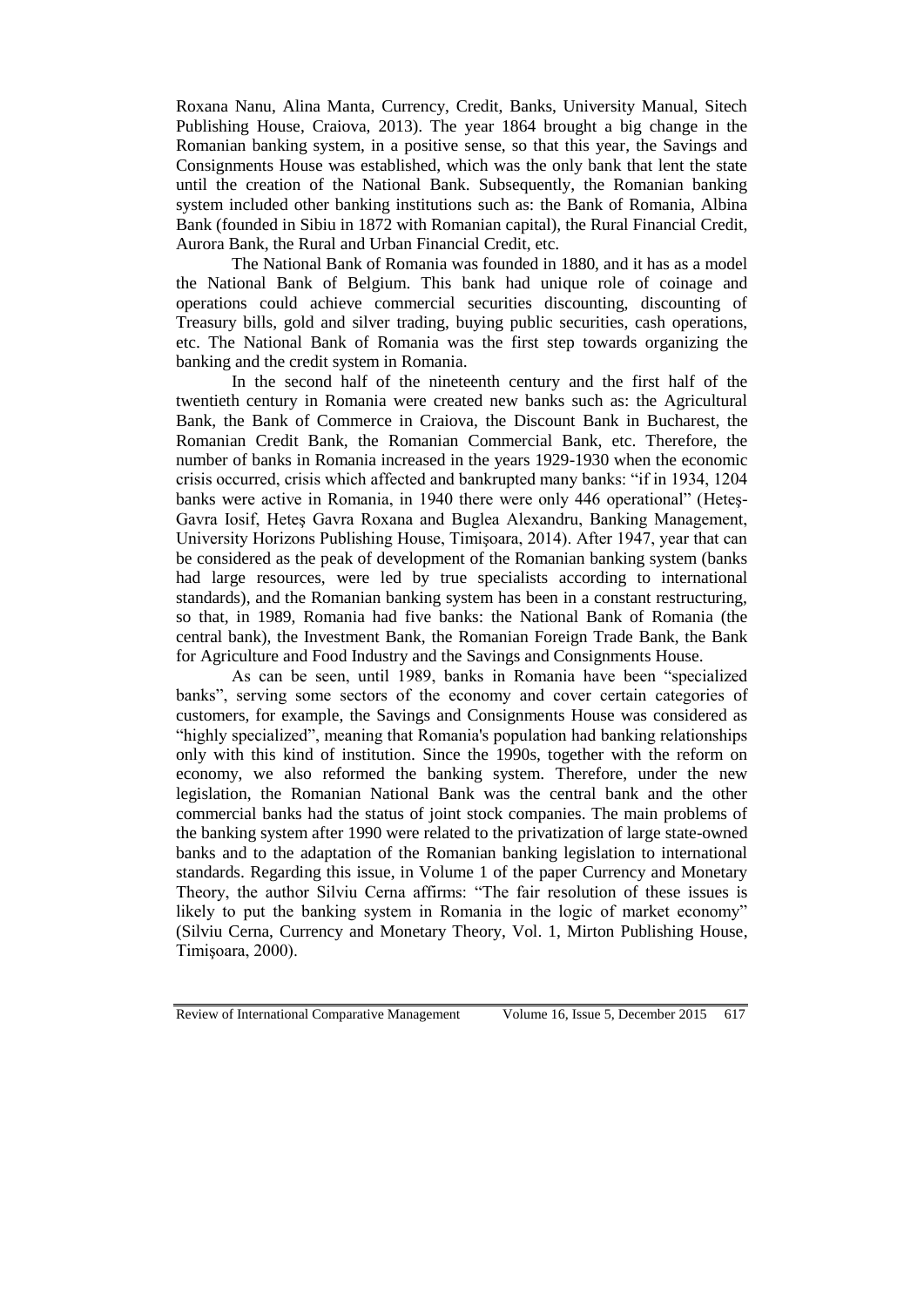Apart from commercial banks and the central bank, the Romanian banking system also includes other banking institutions such as: credit unions, savings houses, municipal credit houses, financial companies (specializing in certain areas: leasing, consumer credit, real estate credit, regional development, support to SMEs, etc.)

With the integration of Romania into the European Union, regarding the Romanian banking system, it was observed that the activities and management of Romanian banks have been redesigned, meaning that many small banks were forced to merge or be acquired by foreign banks with large amounts of capital who were attracted by the potential of the Romanian banking market at that time, namely a low level of indebtedness of the population.

The integration of Romania into the European Union has brought, besides the above-mentioned reform, major changes in the internal development policy of the Romanian banks, meaning that, with the advent opportunity to access European funds offered by the EU cohesion and regional development policy to finance various projects, they also had to include in their offer, to support the eligible applicants wishing to access European funds, banking products to help them face the intermediate bodies or managing authorities that were funding programs, in terms of demonstrating the financial sustainability of the project during implementation or letters of comfort, letter of guarantee or loans granted to implement the projects with European funds.

According to the websites of several commercial banks in Romania, they have offers for crediting beneficiaries or applicants for European funds. Therefore, some banks offer, on the Romanian market, banking products for certain stages of a European-funded project. For example, in the start-up phase of the project there are banks [\(https://www.bancatransilvania.ro/pentru-companii/utile-companii/](https://www.bancatransilvania.ro/pentru-companii/utile-companii/fonduri-europene/)  [fonduri-europene/\)](https://www.bancatransilvania.ro/pentru-companii/utile-companii/fonduri-europene/) that can offer banking products such as: letter of comfort, letter of guarantee, in the implementation phase they offer banking products such as: bridge loans (credits that can "provide the possibility to start and implement the investment until cashing non-refundable payments"), investment loans (credits that co-finance the applicant until repayment), credits for VAT (short-term loans to finance VAT).

## **2. Cohesion and structural funds allocated to Romania in the 2014-2020 programming period**

Considering that, in the period 2007-2013 (the first programming period for accessing European funds made available to Romania by the European Union under the cohesion and regional development policy), according to the data on the official website (www.fonduri -ue.ro) of the Ministry of European Funds, on 31.07.2015, the absorption stage of structural and cohesion funds on each operational program was as follows **(**[http://old.fonduri-ue.ro/res/filepicker](http://old.fonduri-ue.ro/res/filepicker_users/cd25a597fd62/rezultate/std_abs/Raportare%20Programe%20Operationale%2030%20iulie%202015.pdf) users/cd25a597fd62/rezultate/std\_abs/Raportare%20Programe%20Operationale% [2030%20iulie%202015.pdf\)](http://old.fonduri-ue.ro/res/filepicker_users/cd25a597fd62/rezultate/std_abs/Raportare%20Programe%20Operationale%2030%20iulie%202015.pdf):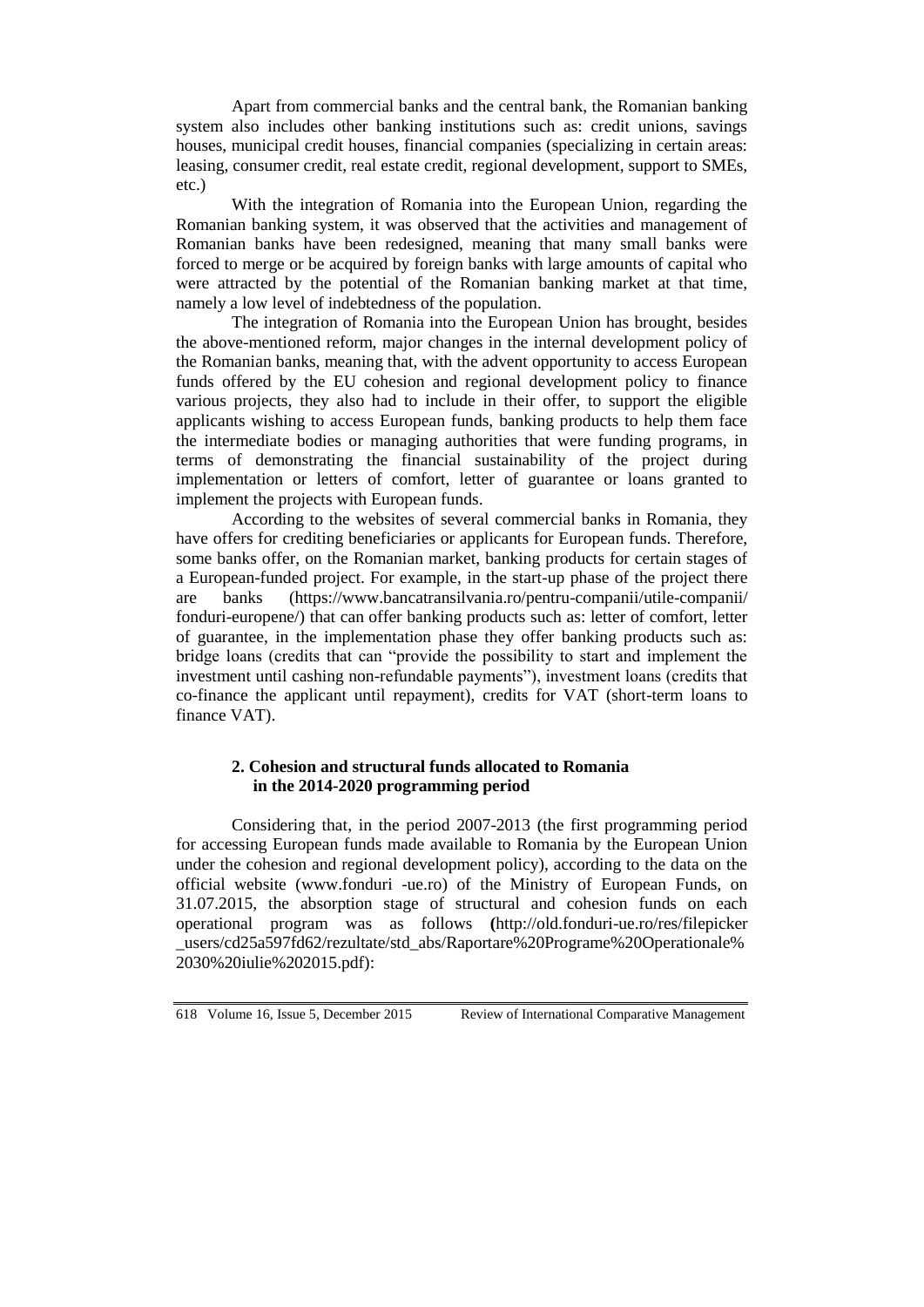| <b>Item</b><br>no. | Name of the<br>operational     | <b>Allocation</b><br>2007-2013 | <b>Expenditure statements</b><br>related to the projects | <b>Absorption</b><br>rate $(\% )$ |
|--------------------|--------------------------------|--------------------------------|----------------------------------------------------------|-----------------------------------|
|                    | program                        | (million euro)                 | submitted at the EC<br>(million euro)                    |                                   |
|                    | <b>POR</b>                     | 3,966                          | 2,529                                                    | 63,77                             |
| $\mathfrak{D}$     | <b>POS MEDIU</b>               | 4,413                          | 2,131                                                    | 48,29                             |
| 3                  | <b>POS</b><br><b>TRANSPORT</b> | 4,288                          | 2,521                                                    | 58,79                             |
| 4                  | POS CCE                        | 2,537                          | 1,498                                                    | 59,06                             |
| 5                  | POS DRU                        | 3,476                          | 1,617                                                    | 46,53                             |
| 6                  | PO DCA                         | 208                            | 173                                                      | 83,26                             |
|                    | PO AT                          | 170                            | 110                                                      | 64,34                             |
| 8                  | TOTAL $(\% )$                  |                                |                                                          | 55,51                             |

**Table 1 Stage of Structural and Cohesion Funds absorption on 31.07.2015**

*Source:* [www.fonduri-ue.ro](http://www.fonduri-ue.ro/)

It can be seen very clearly, through a simple mathematical calculation, that the average absorption rate of structural and cohesion funds was 55.51%, a rather small percentage compared with other Member States and, last but not least, taking into account the financing needs of the Romanian economy in order to achieve economic growth and sustainable economic development.

It should be emphasized that one of the main reasons which made the average absorption rate of European funds to be so low in the period 2007-2013, besides a poor administrative capacity, the weak legal framework in respect of European funds, the high level of bureaucracy, the high level of irregularities and suspected fraud recorded in the field of European funds, etc. was the inability of many applicants and even beneficiaries of financing contracts to prove they can financially support the implementation of the project in question, aspect that could be easily solved, in our opinion, through a legislative framework designed to stimulate banking institutions to give credits, grant letters of comfort or bank guarantees in a much easier way to beneficiaries and / or eligible applicants for EU funds.

Regarding the programming period 2014-2020, according to the website [http://www.fonduri-structurale.ro:](http://www.fonduri-structurale.ro/) "Romania has allocated, for the Cohesion Policy, the amount of 21.825 billion euros, amount which will be indexed to inflation over the seven years"[\(http://www.fonduri-structurale.ro/detaliu.](http://www.fonduri-structurale.ro/detaliu.%20aspx?eID=12489&t=Stiri)  [aspx?eID=12489&t=Stiri](http://www.fonduri-structurale.ro/detaliu.%20aspx?eID=12489&t=Stiri)**)**.These funds will be accessible through the new operational programs made in this regard.

Review of International Comparative Management Volume 16, Issue 5, December 2015 619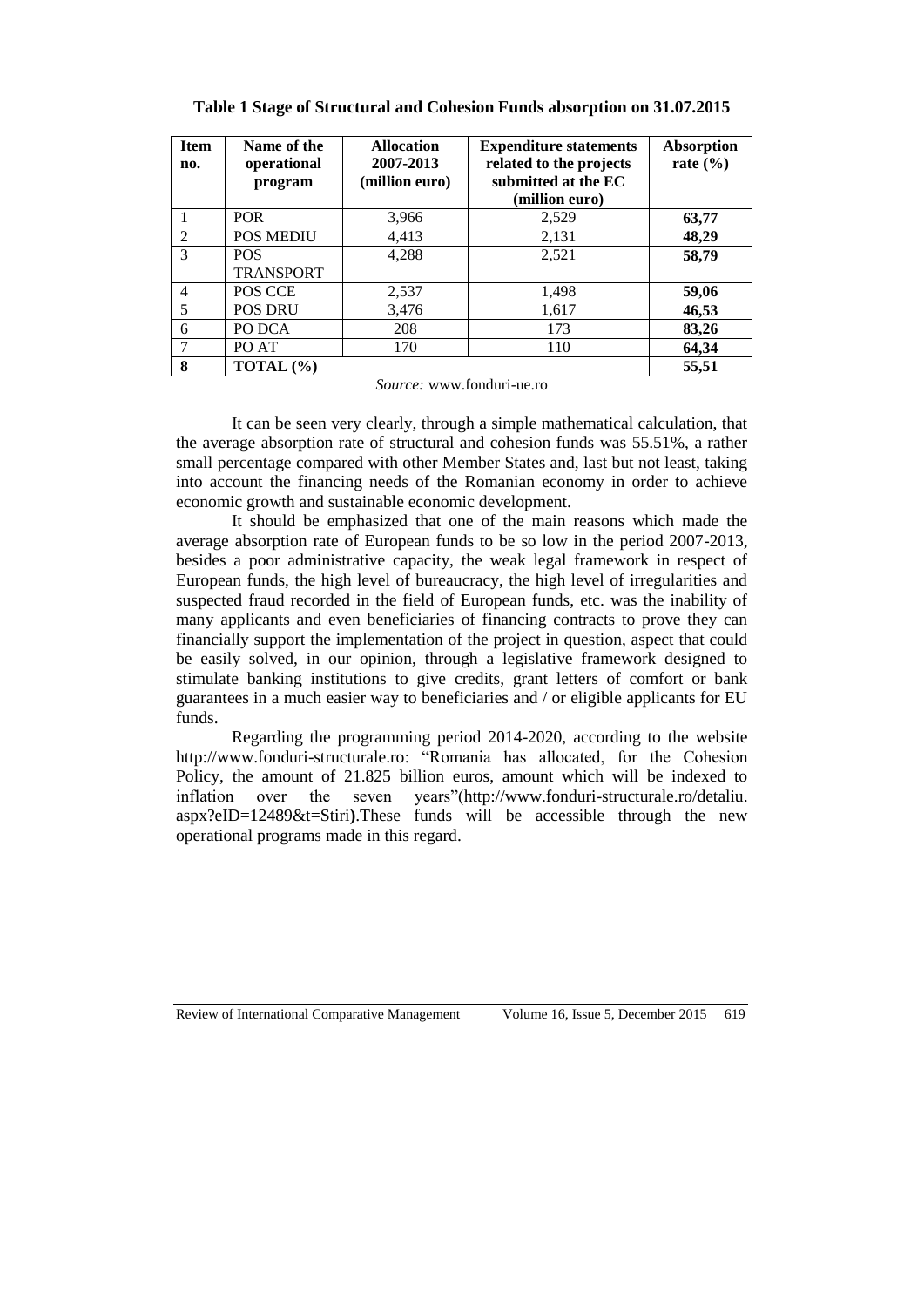| <b>Item</b>    | Name of the operational program      | Allocation 2014-2020 |
|----------------|--------------------------------------|----------------------|
| no.            |                                      | (million euro)       |
| 1              | <b>POCU</b>                          | 4326,84              |
| $\overline{2}$ | POC                                  | 1582,77              |
| 3              | <b>POIM</b>                          | 11881,71             |
| 4              | <b>POAT</b>                          | 251,21               |
| 5              | <b>POR</b>                           | 8250,03              |
| 6              | <b>POCA</b>                          | 553,00               |
| 7              | <b>PNDR</b>                          | 8015,6               |
| 8.1.           | <b>RO-BG - COOPERATION</b>           | 258,50               |
| 8.2.           | <b>RO-MD- COOPERATION</b>            | 89,10                |
| 8.3.           | <b>RO-UA- COOPERATION</b>            | 66                   |
| 8.4.           | <b>RO-RS- COOPERATION</b>            | 88,10                |
| 8.5.           | <b>RO-HU- COOPERATION</b>            | 231,80               |
| 8.6.           | <b>RO-BMN- COOPERATION</b>           | 49                   |
| 8.7.           | RO-HU-UA+RS- COOPERATION             | 81,3                 |
| 8.8.           | <b>INTERREG Europe - COOPERATION</b> | 426,3                |
| 8.9.           | <b>URBACT III- COOPERATION</b>       | 74,3                 |
| 8.10.          | <b>INTERACT III- COOPERATION</b>     | 2,1                  |
| 8.11.          | DUNAREA-COOPERATION                  | 2,1                  |
| 8.12.          | <b>ESPON- COOPERATION</b>            | 48,60                |

## **Table 2 The financial allocation to each of the main operational programs which will be awarded EU funding during 2014-2020**  [\(http://www.fonduri-ue.ro/\)](http://www.fonduri-ue.ro/)

*Source*:<http://www.fonduri-ue.ro/>

Given Romania's financial allocation in the period 2014-2020 presented above and taking into account that Romania does not have the ability to selffinance the economy, there are a small number of potential lenders to the state and credit conditions are quite tough, we believe it is absolutely the right moment in which Romania will have to strengthen its administrative capacity to harmonize national legislative framework with the European one, to eliminate bureaucracy from European funds and provide real legislative facilities, that can be enforced immediately, to banking institutions to be involved in supporting the implementation of EU-funded projects, in order to seize the opportunity to finance the Romanian economy from structural and cohesion funds made available to Romania by the European Union in the period 2014-2020.

## **Conclusions**

In our opinion, the authors of this article, the absorption of European funds will be and should certainly be higher in the period 2014-2020, compared to the previous programming period, for the following reasons: the current Romanian legal system is more consolidated than the one in the 2007-2013 period; we believe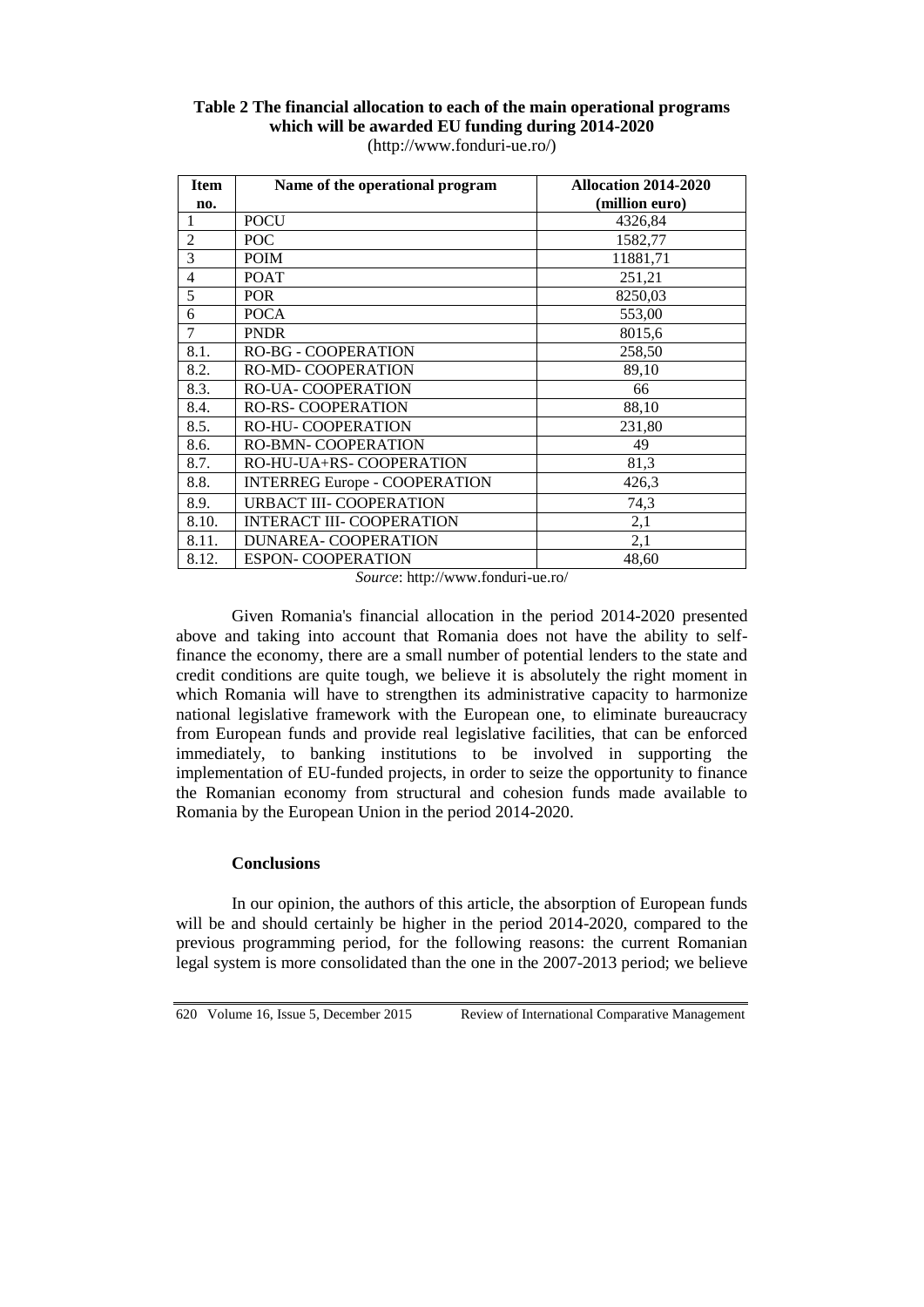the level of corruption and fraud with European funds decreased in the period 2007-2013, specialists were formed for accessing European funds and implementing projects with European financing, therefore existing experienced human resources.

Therefore, if we manage to reduce the bureaucracy in this area, to harmonize the legal framework and not least to create a legal framework so that it may involve the banks in the stages of development, implementation and even post-implementation of EU-funded projects in order to co-finance the beneficiary / applicant (both co-financing related to the eligible expenses and the ineligible expenses). In this respect, we believe the banking institutions, commercial banks in Romania should be involved early in the process of obtaining financing from European funds, even from the concept phase of the project so that they can ensure the co-financing amounts of the project and even the amounts necessary for the financing documentation / file, documentation which, in some cases, depends on the type of investment and involves the development of specialized projects / studies that are very expensive.

In our view, the involvement of banking institutions in the absorption of European funds would lead to filing several projects provided the bank supports the elaboration of financing files, selecting several projects for funding (the bank will be directly involved in the project's financing, therefore give advice through its specialists in preparing the financing documentation), safety of ensuring the financial sustainability of the project during the implementation period (the bank will grant loans to beneficiaries for project implementation), attracting more European funds towards Romania, hence the growth of the absorption rate of European funds.

### **References**

- 1. Bogdan Capraru, *International banking. Theory and practice*, C.H. Beck Publishing House, Bucuresti, 2011
- 2. Bogdan Capraru, *Banking activities. Systems, operations and practices*. Edition II, C.H. Beck Publishing House, Bucuresti, 2014
- 3. Claudia Sima, *European funding for SMEs,* Rezon Media Grup Publishing House, Bucureşti, 2015
- 4. Claudia Ionescu, Nicolae Toderas, *Regional Development Policy* (No.2) Tritonic Publishing House, 2007
- 5. Heteş-Gavra Iosif, Heteş Gavra Roxana şi Buglea Alexandru, *Banking Management*, University Horizons Publishing House, Timisoara, 2014
- 6. Marin Opriţescu (coordonator), *Risk management and banking performance*, Universitaria Publishing House, Craiova, 2007
- 7. Marin Opriţescu, Jenica Popescu, Cristi Spulbăr, Roxana Nanu, Alina Manta, *Currency, Credit, Banks,* University Manual, Sitech Publishing House, Craiova, 2013

Review of International Comparative Management Volume 16, Issue 5, December 2015 621